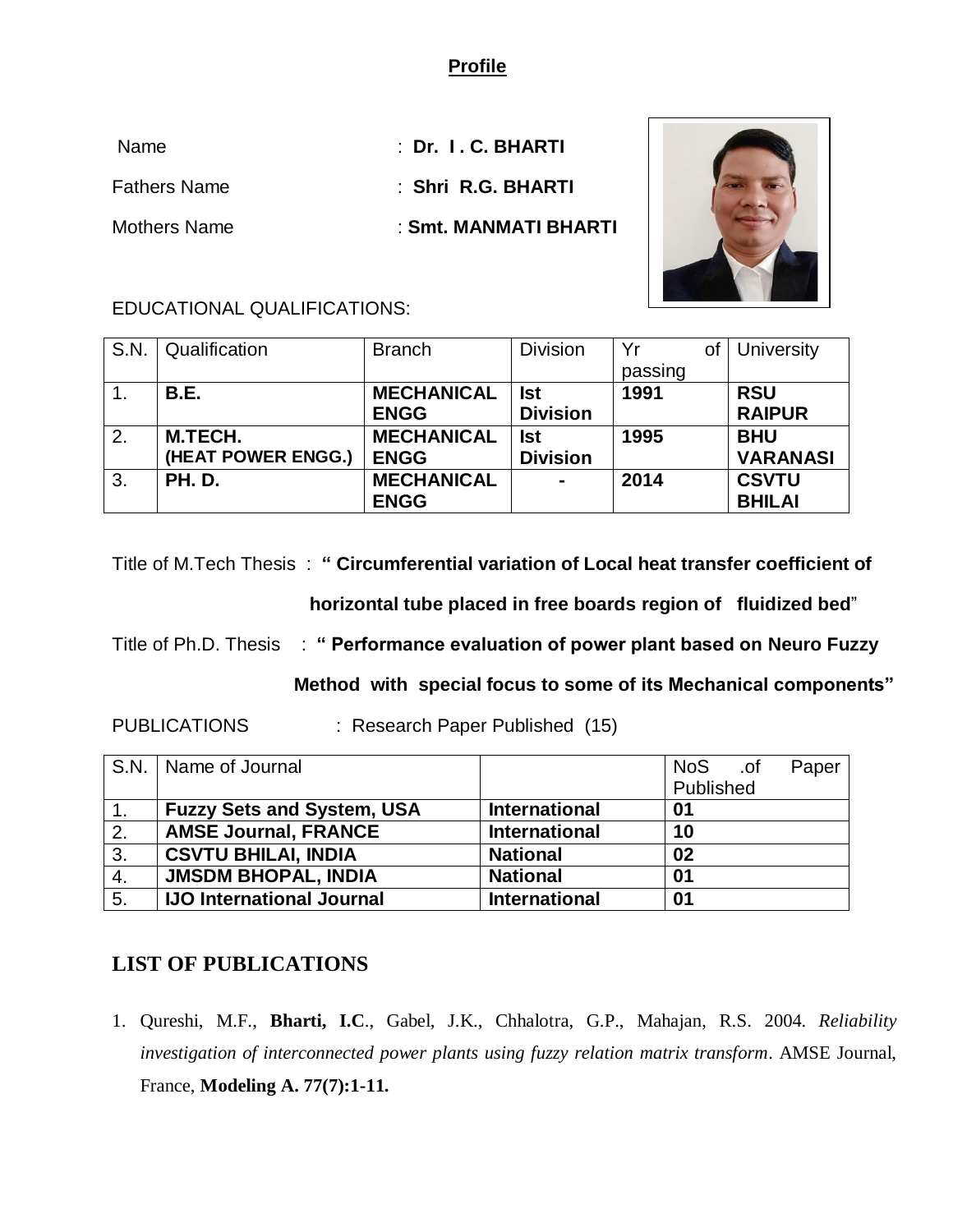- 2. Qureshi, M.F. and **Bharti, I.C**., Gabel, J.K., Chhalotra, G.P., Mahajan, R.S., Parihar, R.S. 2005. *Simulation and design of fuzzy logic controller for variable control rod position in nuclear reactor control*. AMSE Journal, France, **Advances in modeling C. 60(2):1-17.**
- 3. Qureshi, M.F. and **Bharti, I.C**. 2006. *Fuzzy based study and Simulation of Local heat transfer coefficient at Circumference of Horizontal tube in free board region of Fluidized Bed*. AMSE Journal, France, Modeling Measurement and Control. 75(5): 1-20.
- 4. Qureshi, M.F. and **Bharti, I.C.** 2007. *Advance Application of fuzzy modeling and simulation method using NEFCON model through throttle valve governing of turbine power plant*. CSVTU Journal, Bhilai. 1(1):82-90
- 5. Qureshi, M.F., **Bharti, I.C**. and Om Prakash. 2008. *Advanced application of fuzzy neuro modeling and simulation methods using NEFCON model for throttle valve governing in turbine in power plant*. AMSE Journal France, Advances in modeling C. 63(1): 1-16.
- 6. Qureshi, M.F., **Bharti, I.C**. Gabel, J.K. and Khande, C.S. 2007. *Application of Hybrid System Control Method for Real–Time Power System Stabilization*. Science Direct, Fuzzy sets and system USA. 158: 2687-2705.
- 7. Qureshi, M.F., **Bharti, I.C**., and Jha, Manoj. 2008. *Application of Multilayer Perceptron tuned Coactive Neuro-Fuzzy Inference System for Governing Control and Excitation Control of Power System Stability*. AMSE Journal France, Advances in modeling C, 63(3):62-74
- 8. Qureshi, M.F., **Bharti, I.C.**, Jha M. and Prakash, O. 2008. *Improving Dynamic and Transient Stability of Power System using Natural Logic Controller: A Modified Mamdani's Fuzzy Controller*. AMSE Journal France, Advances in modeling C. 63(3): 50-63
- 9. Qureshi, M.F., **Bharti, I.C**. and Jha, Manoj. 2008. *Soft computing based governing control and excitation control for stability of power system*. AMSE Journal France, Advances in modeling C. 63(3):
- 10. Qureshi, M.F., **Bharti, I.C**. and Banjare, Y. P. 2010. *Performance Modeling of Superheater System using ANFIS architecture based on Classification and Regression Trees Algorithm and its Optimization*. AMSE Journal France, Modeling Measurement and Control, B. 79(2):
- 11. **Bharti, I.C.**, Qureshi, M.F. and Banjare, Y. P. 2011. *Performance Modeling of Superheater System using ANFIS architecture based on Classification and Regression Trees Algorithm and its Optimization*. CSVTU Journal, Bhilai. 4(1):100-108.
- 12. **Bharti, I.C**., Qureshi, M.F. and Banjare, Y. P. 2012. *ANFIS Modeling of Superheater System of a Thermal power plant.* AMSE Journal France. Advances in Modeling B , vol 55 No.2 .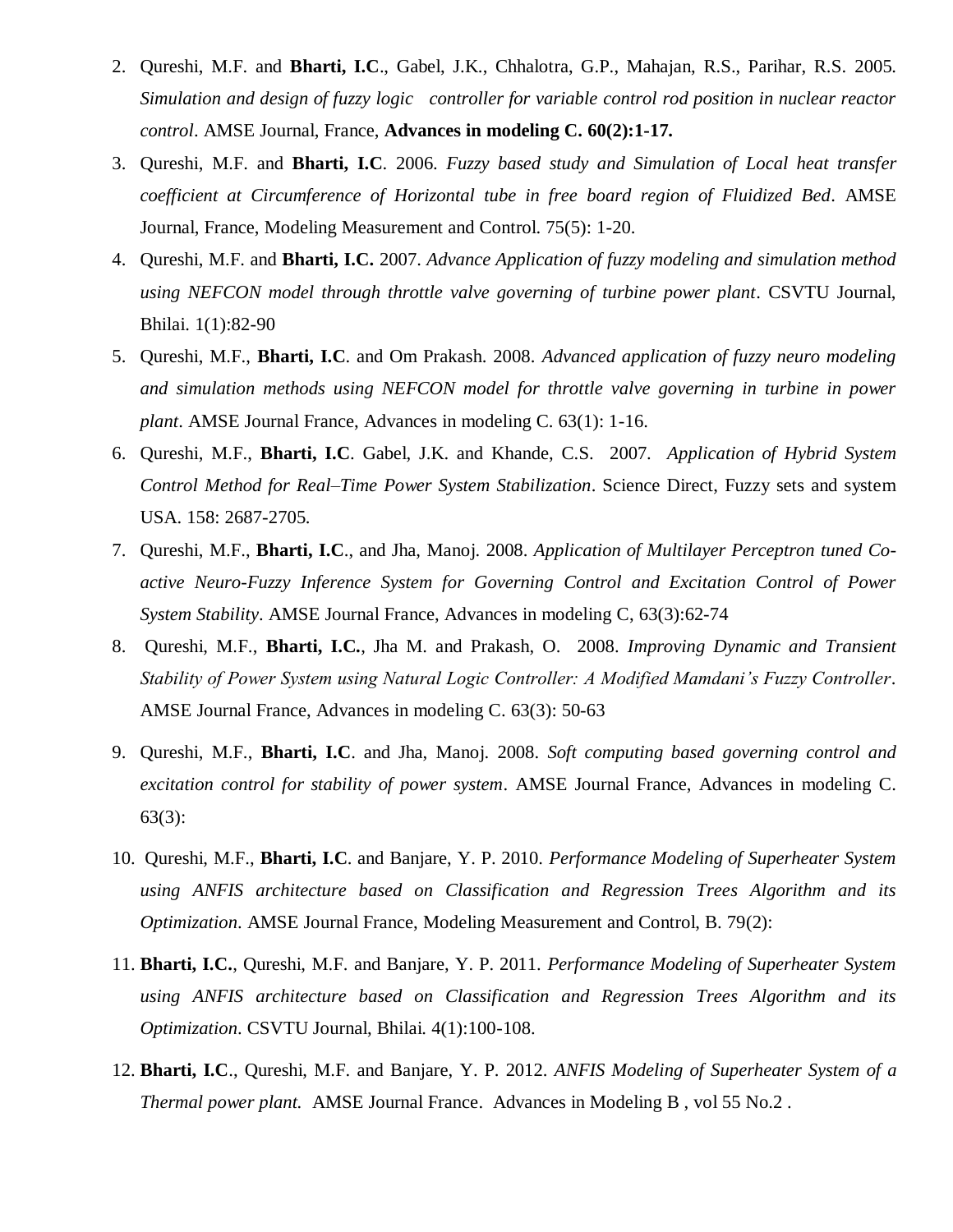- 13. **Bharti, I.C**., Qureshi, M.F. and Banjare, Y. P. 2012. *Neuro-Fuzzy based modeling of local heat transfer coefficient at the circumference of horizontal tube in freeboard region of fluidized bed.* JMSDM Journal, Tribhuwan publication, Bhopal. 3 (2)
- 14. **Bharti, I.C.**, Qureshi, M.F. and Banjare, Y. P. 2013 Adaptive neuro fuzzy modeling for throttle contro; governing. AMSE Journal France, advances in modeling C vol 68 No 1
- *15.* **Bharti I.C**. and Chinmay Gabel 2019, *Fuzzy based modeling of Heat transfer coefficient in Fluidized Bed* IJO international journal of Mechanical and Civil Engg Vol 2 Issue 10, Oct .

PUBLICATIONS : 03 Text Book Published for Diploma students

| S.N.             | ™itle                    | Medium       | Edition | Publication                       |
|------------------|--------------------------|--------------|---------|-----------------------------------|
| $\overline{1}$ . | <b>POWER PLANT ENGG.</b> | <b>HINDI</b> | 2015    | <b>University Book House</b>      |
|                  |                          |              |         | Jaipur                            |
| 2.               | <b>CAD/CAM</b>           | <b>HINDI</b> | 2015    | <b>Prakashan</b><br><b>Deepak</b> |
|                  |                          |              |         | <b>Gwalior</b>                    |
| 3.               | <b>Automobile Engg</b>   | <b>Hindi</b> | 2019    | <b>University Book House</b>      |
|                  |                          |              |         | Jaipur                            |

AWARD: **Received 03 National and 01 State level** 

- **1. AICTE Award Takniki Pathya Pustak Puraskar Yojna 2015-16, Received Ist Prize in Technical Book writing in hindi , for text book CAD /CAM , 04 May 2018 New Delhi**
- **2. AICTE Award Takniki Pathya Pustak Puraskar Yojna 2016-17, Received IInd Prize in Technical Book writing in hindi, for text book Shakti Sanyantra Abhiyantriki, 5 July 2019 New Delhi**
- **3. "Mahatma Jyotiba Phule National Teacher Award" 22 September 2019 Raipur**
- **4. "Mahatma Jyotiba Phule State Teacher Award", Raipur**

## TRAINING UNDERGONE:

- **1. Industrial training 9 week , at Bhilai steel plant, Chhattisgarh**
- **2. Industrial Training 5 week at ACC Kymore, Madhya Pradesh**
- **3. Attended many Continuing Education Training in CANADA INDIA Project**
- **4. Attended training program conducted by NITTTR Bhopal**

WORKING EXPERIENCE:

- **1. Working at the post of Lecturer Mechanical Engg in Govt. Polytechnic – 22 Years**
- **2. Working as at the post of Head of Deptt. Mechanical Engg. in Govt. Polytechnic – 05 Years**
- **3. Working as I/C Principal in Govt. Polytechnic – 13 Years**